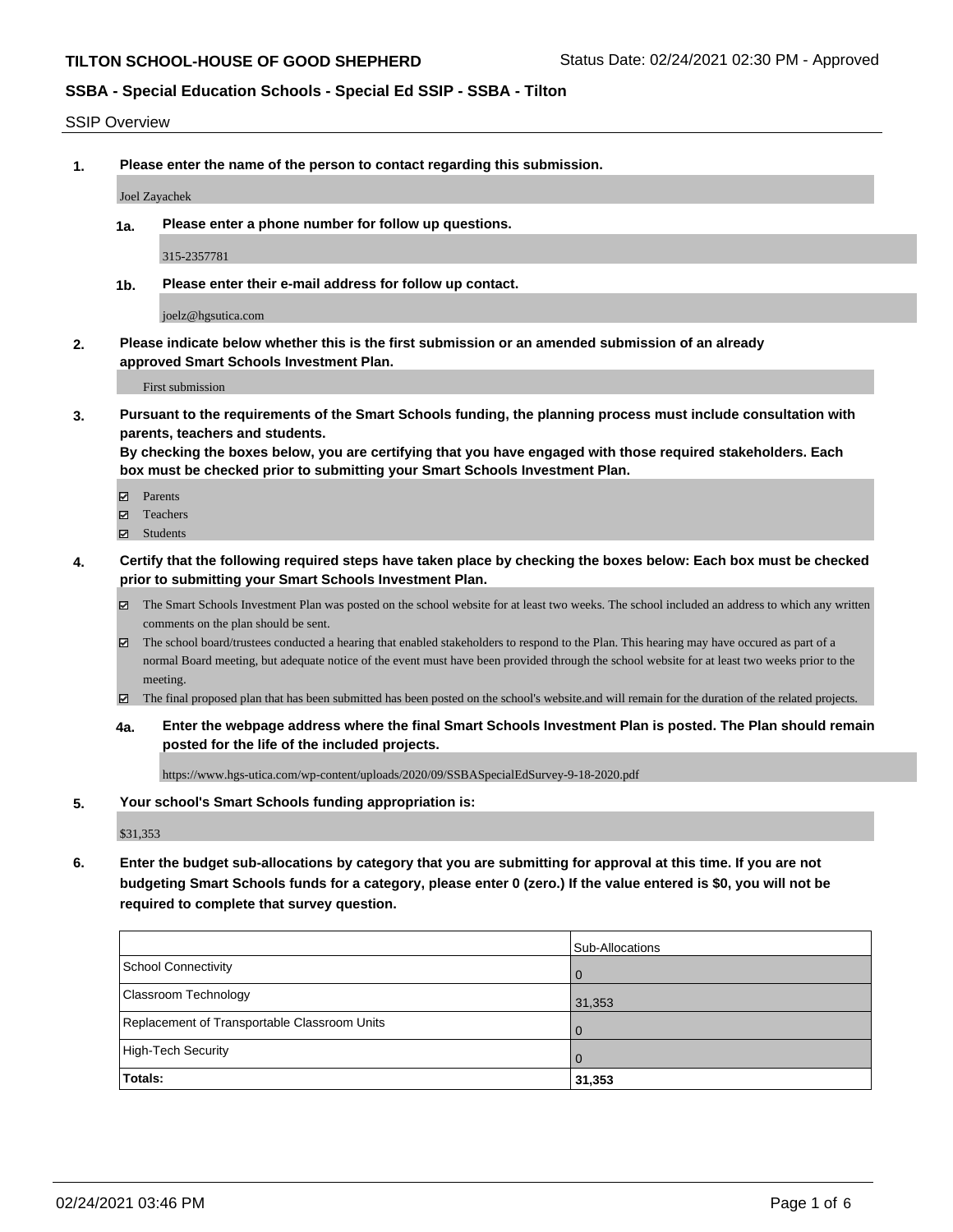School Connectivity

**1. Describe how you intend to use Smart Schools funds for high-speed broadband and/or wireless connectivity projects in school buildings.**

(No Response)

**2. Describe how the school plans to use digital connectivity and technology to improve teaching and learning.**

(No Response)

**3. Does your School Connectivity project require new construction or substantially altered space and result in capitalized cost in excess of \$100,000?**

No

**4. If you are submitting an allocation for School Connectivity complete this table. Note that the calculated Total at the bottom of the table must equal the Total allocation for this category that you entered in the SSIP Overview overall budget.** 

|                                            | Sub-Allocation |
|--------------------------------------------|----------------|
| Network/Access Costs                       | (No Response)  |
| <b>Outside Plant Costs</b>                 | (No Response)  |
| School Internal Connections and Components | (No Response)  |
| <b>Professional Services</b>               | (No Response)  |
| Testing                                    | (No Response)  |
| <b>Other Upfront Costs</b>                 | (No Response)  |
| <b>Other Costs</b>                         | (No Response)  |
| Totals:                                    | 0              |

**5. Please detail the type, quantity, per unit cost and total cost of the eligible items under each sub-category. This is especially important for any expenditures listed under the "Other" category. All expenditures must be eligible for tax-exempt financing to be reimbursed with Smart Schools funds. Sufficient detail must be provided so that we can verify this is the case. If you have any questions, please contact us directly through smartschools@nysed.gov. Add rows under each sub-category for additional items, as needed.**

| each type.<br>(No Response)      | (No Response)          | (No Response) | (No Response) | (No Response)     |
|----------------------------------|------------------------|---------------|---------------|-------------------|
|                                  |                        |               |               |                   |
| Repeat to add another item under |                        |               |               |                   |
| ∣type.                           |                        |               |               |                   |
| Select the allowable expenditure | I Item to be purchased | Quantity      | Cost per Item | <b>Total Cost</b> |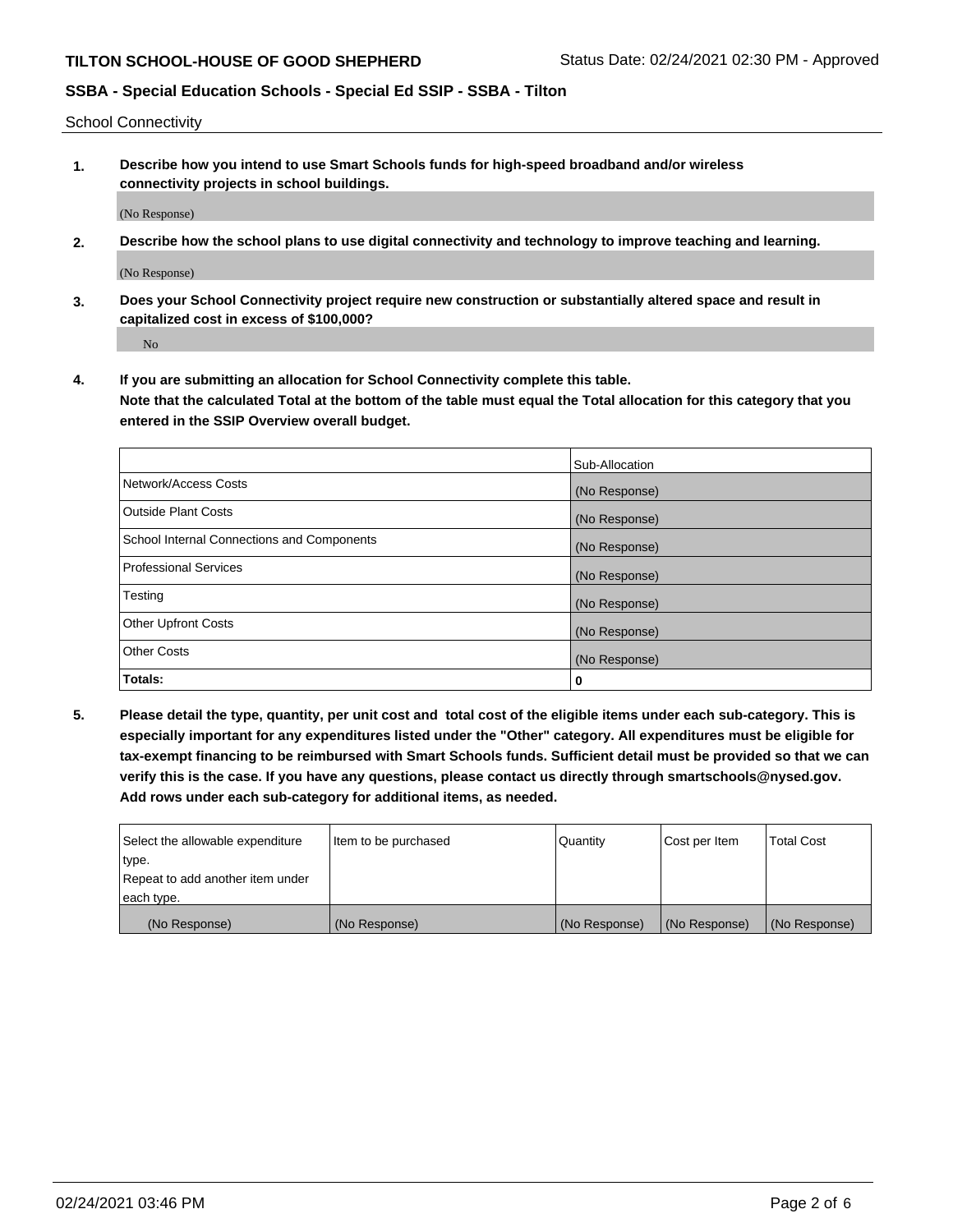Classroom Learning Technology Equipment (Devices)

### **1. Describe the devices you intend to purchase and their compatibility with existing or planned platforms or systems.**

The Tilton school at the House of the Good Shepherd will be purchasing Smart Board replacements. Our last purchase of smart boards was in 2010. Since then we have maintained these boards however these boards are at end of life and the cost associated with maintenance is significant. Our intention is to replace the aging smart boards with current technology.

### **2. Describe how the proposed technology purchases will improve teaching and learning inside or outside of the classroom.**

The use of the current Smart boards has been critical in the education of our students. The use of a multimedia format engages our students with disabilities and already disadvantaged, in a way that standard methods are unable. The use of this forward leaning technology will continue to improve student engagement which is essential for academic success and teaching excellence. Giving our students access and exposure to aspects of our modern society that they are not regularly provided otherwise, will allow our students to retain valuable information and develop a meaningful connection with a subject area when the lessons are brought to life through a multimedia approach. Ultimately, using these boards in a multimedia approach will result in higher student engagement, improve concentration and students will emotionally invest in their own learning, consequently improving learning outcomes for students with disabilities. The downtime we are experiencing with the aging boards frustrates both our teachers and our students. Many times we lose valuable contact time trying to remedy both software and hardware problems.

We utilize the Smart Learning Suite in conjunction with the Smart board methodology. The continued use of contemporary hardware in this context provides the most immersive experience for our children. Current pedagogical practices across the state incorporate smart board technology with continually advancing applications that demand higher computing power from the hardware to process. If we are not able to keep our technology current our students will continue to be left behind.

**3. To ensure the sustainability of technology purchases made with Smart Schools funds, schools must have a plan to maintain and support technology purchases reimbursed with Smart Schools funds. This sustainability plan should support recurring costs of use that are ineligible for Smart Schools funding such as device maintenance, technical support, Internet and wireless fees, maintenance of hotspots, staff professional development, building maintenance and the replacement of incidental items.**

By checking this box, you certify that the school has a sustainability plan as described above.

**4. Schools must ensure that devices purchased with Smart Schools funds will be distributed, prepared for use, maintained and supported appropriately. Schools must maintain detailed device inventories in accordance with generally accepted accounting principles.**

By checking this box, you certify that the school has a distribution and inventory management plan and system in place.

- **5. Schools must contact the SUNY/CUNY teacher preparation program that supplies the largest number of its new teachers to request advice on innovative uses and best practices at the intersection of pedagogy and educational technology.**
	- By checking this box, you certify that you have contacted the SUNY/CUNY teacher preparation program that supplies the largest number of your new teachers to request advice on these issues.
	- **5a. Please enter the name of the SUNY or CUNY Institution that you contacted.**

SUNY Oneonta

**5b. Enter the primary Institution phone number.**

607-436-3045

**5c. Enter the name of the contact person with whom you consulted and/or will be collaborating with on innovative uses of technology and best practices.**

Jiang Tan Ed. D

**6. If you are submitting an allocation for Classroom Educational Technology, complete this table.**

**Note that the calculated Total at the bottom of the table must equal the Total allocation for this category that you entered in the SSIP Overview overall budget.**

|                                   | Allocation<br>◠<br>$\overline{\phantom{a}}$<br>cation |
|-----------------------------------|-------------------------------------------------------|
| <b>Whiteboards</b><br>Interactive |                                                       |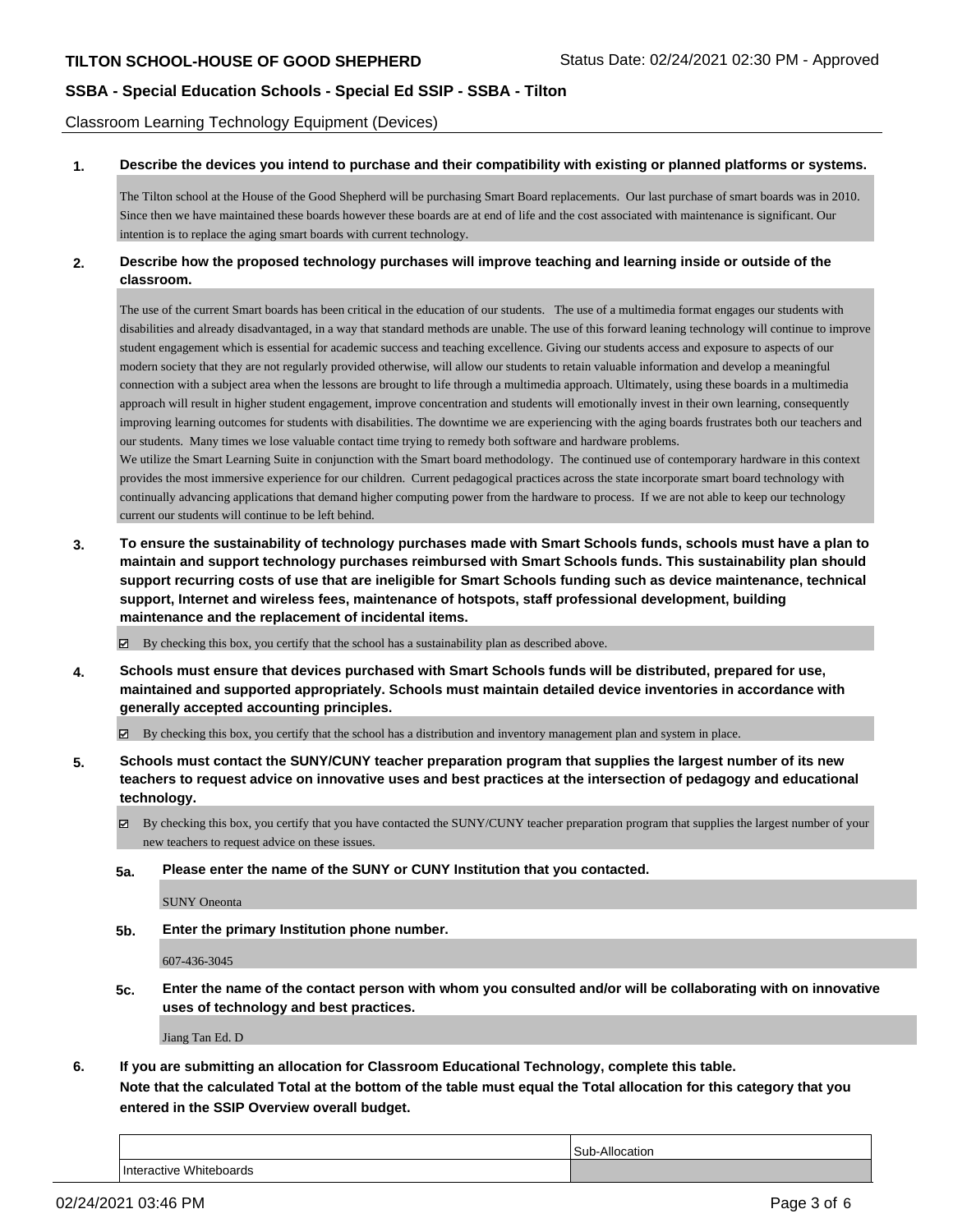Classroom Learning Technology Equipment (Devices)

|                          | Sub-Allocation |
|--------------------------|----------------|
|                          | 31,353         |
| <b>Computer Servers</b>  | (No Response)  |
| <b>Desktop Computers</b> | (No Response)  |
| Laptop Computers         | (No Response)  |
| <b>Tablet Computers</b>  | (No Response)  |
| <b>Other Costs</b>       | (No Response)  |
| Totals:                  | 31,353         |

**7. Please detail the type, quantity, per unit cost and total cost of the eligible items under each sub-category. This is especially important for any expenditures listed under the "Other" category. All expenditures must be capital bond eligible to be reimbursed with Smart Schools funds. If you have any questions, please contact us directly through smartschools@nysed.gov.**

|  | Add rows under each sub-category for additional items, as needed. |  |  |  |
|--|-------------------------------------------------------------------|--|--|--|
|--|-------------------------------------------------------------------|--|--|--|

| Select the allowable expenditure<br>type.<br>Repeat to add another item under<br>each type. | Item to be purchased                                                                                                                                                                                        | Quantity | Cost per Item | <b>Total Cost</b> |
|---------------------------------------------------------------------------------------------|-------------------------------------------------------------------------------------------------------------------------------------------------------------------------------------------------------------|----------|---------------|-------------------|
| Interactive Whiteboards                                                                     | Smart Boards will be bid and<br>purchased per NYSED requirements.<br>These numbers are based on initial<br>investigation: Smart Board 6065-VE<br>Interactive display with iQ and Smart<br>Learning Suite 65 | 8        | 3,919         | 31,353            |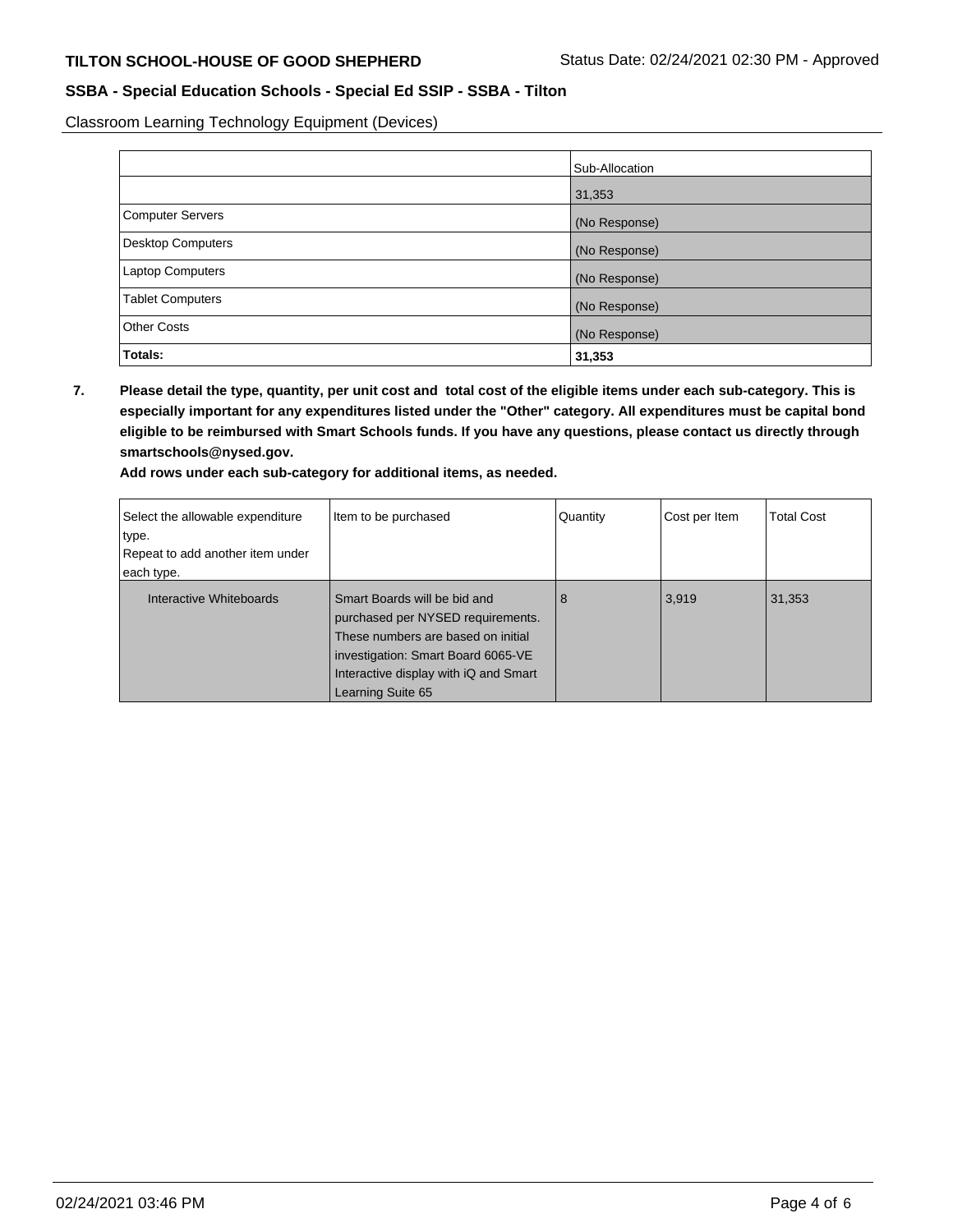Replace/Modernize Transportable Classrooms

**1. Describe the school's plan to construct, enhance or modernize education facilities to provide high-quality instructional space by replacing transportable classrooms.**

(No Response)

**2. Does your Classroom Trailer project require new construction or substantially altered space and result in capitalized cost in excess of \$100,000?**

(No Response)

**3. If you have made an allocation for Replace Transportable Classrooms, complete this table. Note that the calculated Total at the bottom of the table must equal the Total allocation for this category that you entered in the SSIP Overview overall budget.**

|                                                | Sub-Allocation |
|------------------------------------------------|----------------|
| Construct New Instructional Space              |                |
| Enhance/Modernize Existing Instructional Space |                |
| <b>Other Costs</b>                             |                |
| Totals:                                        | O              |

**4. Please detail the type, quantity, per unit cost and total cost of the eligible items under each sub-category. This is especially important for any expenditures listed under the "Other" category. All expenditures must be capital bond eligible to be reimbursed with Smart Schools funds. If you have any questions, please contact us directly through smartschools@nysed.gov.**

**Add rows under each sub-category for additional items, as needed.**

| Select the allowable expenditure | Item to be purchased | Quantity      | Cost per Item | <b>Total Cost</b> |
|----------------------------------|----------------------|---------------|---------------|-------------------|
| 'type.                           |                      |               |               |                   |
| Repeat to add another item under |                      |               |               |                   |
| each type.                       |                      |               |               |                   |
| (No Response)                    | (No Response)        | (No Response) | (No Response) | (No Response)     |